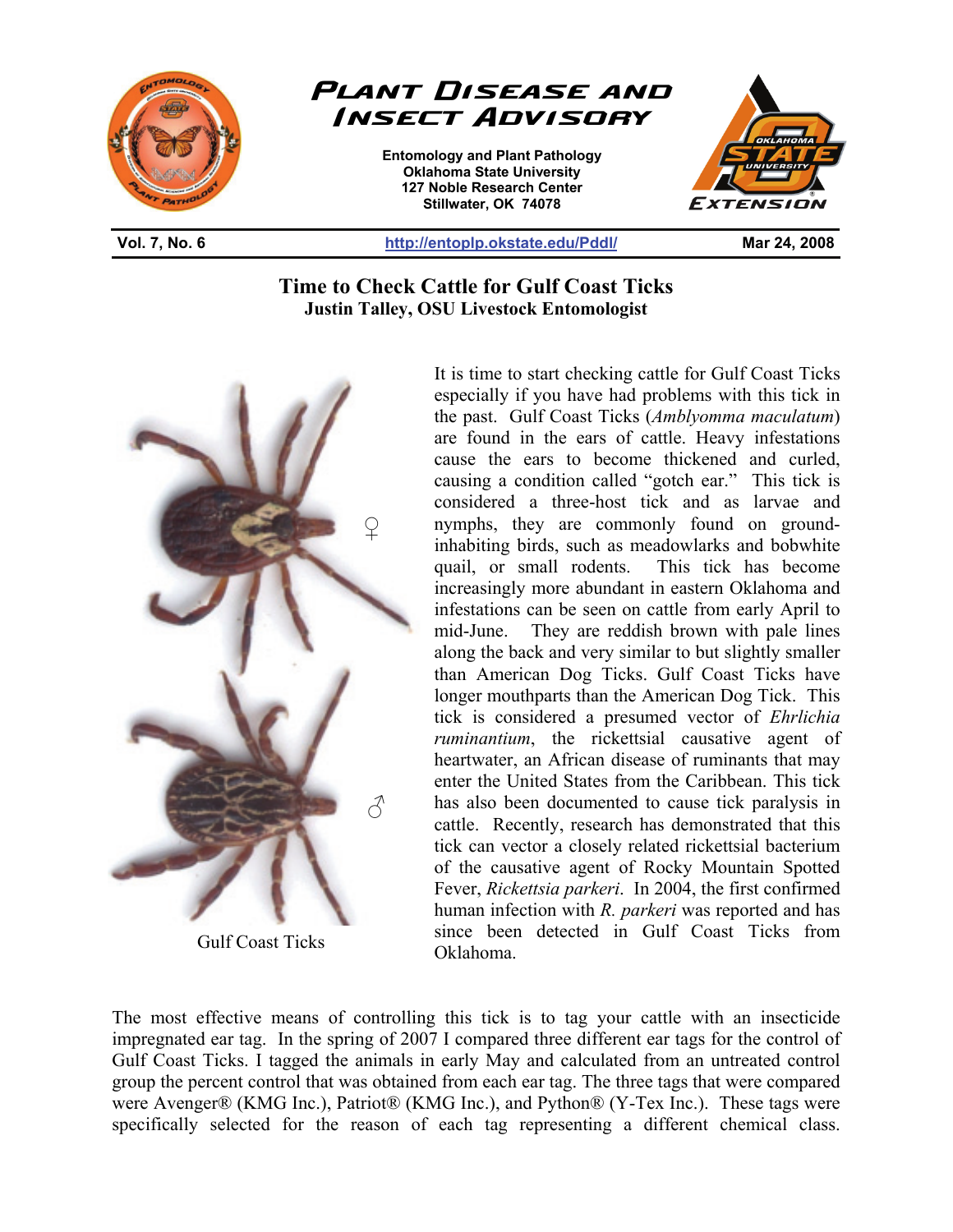Avenger® is a chlorinated hydrocarbon, Patriot® is an organophosphate, and Python® is a pyrethroid. Each of these products has different modes of action in how they kill the ticks. Results are presented in the graph with Avenger® represented as the blue bar, Patriot® represented as the red bar, and Python® represented as the cream bar. As you can see all tags performed very well for controlling the ticks through week 5 but Avenger® seem to last through week 6. The study was terminated after week 6 due to no ticks being found on the untreated cattle after this point. It is important to point out that all tags performed at a satisfactory level for the amount of time Gulf Coast Tick would spend on the cattle. Remember to check your cattle for these ticks and if treatment is warranted then tag your cattle with an appropriate ear tag. Also, if you do tag your cattle and horn flies become a problem later you may have to remove the ear tags so insecticide resistance does not build up in the horn fly population.



"Gotch ear" from a Gulf Coast Tick